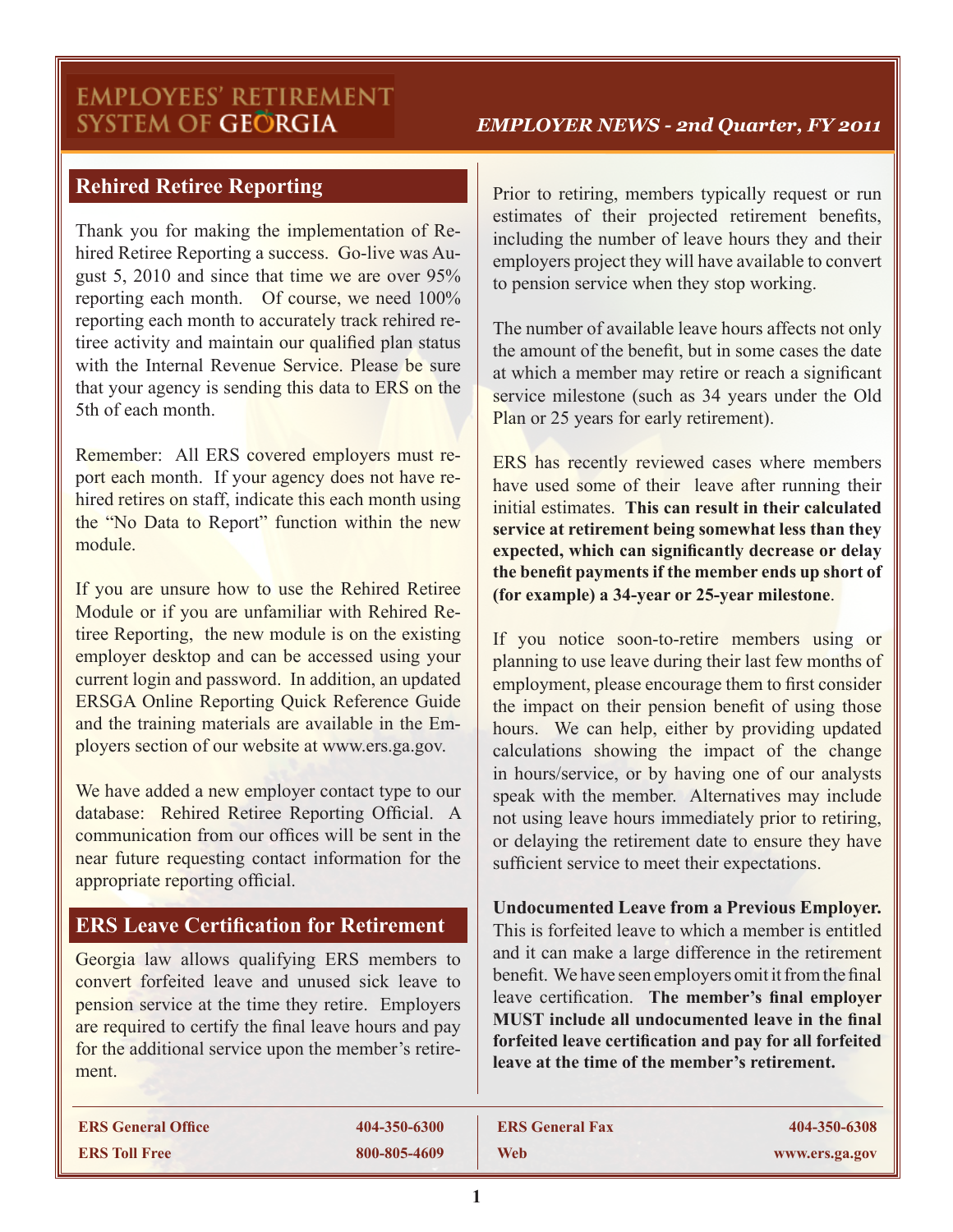### **Employer Contributions for Law Enforcement Personnel - Update**

Effective July 1, 2010, the employer contribution rates for the following law enforcement members were changed:

|     | Contrib.<br>Group<br>Code | <b>Contribution Group</b><br><b>Description</b>               | Old<br>Rate<br>$\frac{0}{0}$ | <b>New</b><br>Rate<br>$\frac{0}{0}$ |
|-----|---------------------------|---------------------------------------------------------------|------------------------------|-------------------------------------|
| 462 | <b>ERS-NDR</b>            | New Plan Natural Resources<br>Deputy Conservation Ranger      | 12.16                        | 10.49                               |
| 462 | <b>ERS-NNR</b>            | New Plan Natural Resources<br><b>Conservation Ranger</b>      | 15.66                        | 11.89                               |
| 462 | <b>ERS-ODR</b>            | Old Plan Natural Resources<br>Deputy Conservation Ranger      | 7.41                         | 5.69                                |
| 462 | <b>ERS-ONR</b>            | Old Plan Natural Resources<br>Conservation Ranger             | 9.70                         | 5.69                                |
| 465 | <b>ERS-NPP</b>            | New Plan State Board of Par-<br>dons & Paroles Parole Officer | 10.41                        | 10.49                               |
| 465 | <b>ERS-OPP</b>            | Old Plan State Board of Par-<br>dons & Paroles Parole Officer | 5.66                         | 5.69                                |
| 466 | <b>ERS-NPS</b>            | New Plan Public Safety                                        | 15.66                        | 11.89                               |
| 466 | <b>ERS-OPS</b>            | Old Plan Public Safety                                        | 9.70                         | 5.69                                |
| 467 | <b>ERS-NCO</b>            | New Plan Department of Cor-<br>rections Probation Officer     | 10.41                        | 10.49                               |
| 467 | ERS-OCO                   | Old Plan Department of Cor-<br>rections Probation Officer     | 5.66                         | 5.69                                |
| 471 | <b>ERS-NOA</b>            | New Plan Georgia Bureau of<br>Investigation Officer/Agent     | 15.66                        | 11.89                               |
| 471 | ERS-OOA                   | Old Plan Georgia Bureau of<br>Investigation Officer/Agent     | 9.70                         | 5.69                                |
| 474 | ERS-NRA                   | New Plan Revenue Agent                                        | 15.66                        | 11.89                               |
| 474 | ERS-NRI                   | New Plan Revenue Depart-<br>ment Special Investigator         | 12.16                        | 10.49                               |
| 474 | <b>ERS-ORA</b>            | Old Plan Revenue Agent                                        | 9.70                         | 5.69                                |
| 474 | <b>ERS-ORI</b>            | Old Plan Revenue Department<br>Special Investigator           | 7.41                         | 5.69                                |

The State Accounting Office updated Peoplesoft with the new rates in October 2010. If your agency is listed above and the employer rate decreased, refund checks for the overpaid employer contributions for July – September 2010 will be issued in January 2011. Invoices for the Departments of Corrections and Pardons and Paroles for the same period will be available for allocation in late December 2010 and staff is available to answer any questions.

# **PSERS and GDCP Membership Applications Discontinued**

**Urgent Reminder:** Although it was previously communicated that effective July 1, 2010 new GDCP and PSERS members should no longer complete Membership Applications, we continue to receive a significant volume of the paper Applications for these new members.

Remember, after the employer reports the first contribution to the Retirement System, a letter will be sent to the employee instructing them to access their account online at www.ers.ga.gov and designate their pension fund beneficiaries. This process replaces the need for the paper Membership Applications.

#### *Please discontinue sending paper Membership Applications for your PSERS and GDCP new hires.*

### **Georgia Defined Contribution Plan - No Interest Credited for FY 2011**

As a result of current market conditions, the Georgia Defined Contribution Plan (GDCP) will not be crediting interest to members' accounts during FY 2011.

#### **Reporting Salary and Contributions for Month of Death**

In the unfortunate case where a member dies as an active member still employed, please be reminded that *pension contributions must be deducted from the deceased's final pay check*. For example, in cases where the beneficiary is entitled to a lifetime pension, that final pay check could make a difference in the amount of the monthly survivor benefit even if the final pay check is less than a full pay period.

In cases where the beneficiary will receive a refund of the member's contributions with interest, the refund to the beneficiary will include the final contribution. For more information on reporting final paycheck data, please view the Frequently Asked Questions in the Employers section of the website.